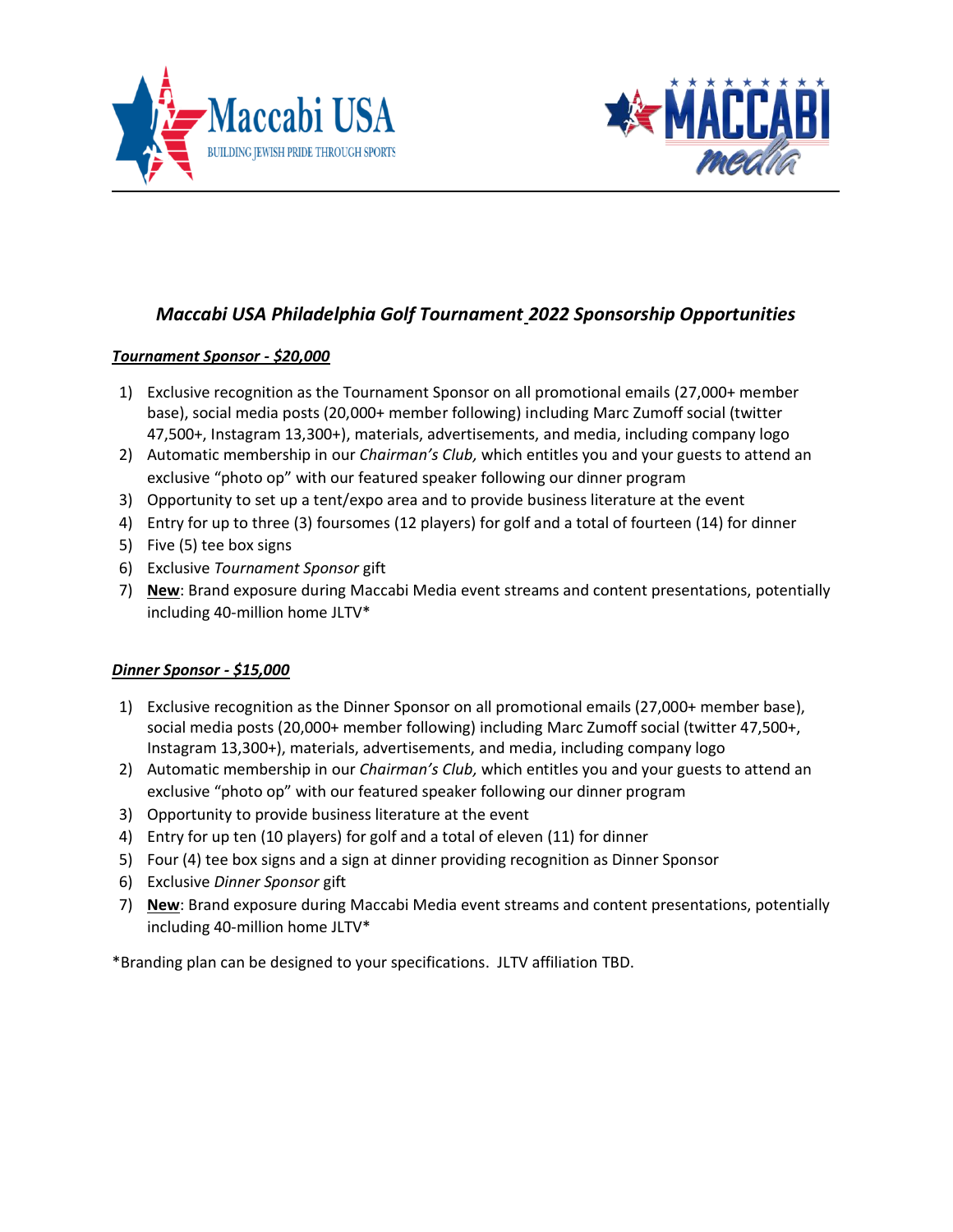



# *Chairman's Club Sponsor - \$10,000*

- 1) Exclusive recognition as Chairman's Club Sponsor on all promotional emails (27,000+ member base), social media posts (20,000+ member following) including Marc Zumoff social (twitter 47,500+, Instagram 13,300+), materials, advertisements, and media, including company logo
- 2) Automatic membership in our *Chairman's Club*, which entitles you and your guests to attend an exclusive "photo op" with our featured speaker following our dinner program
- 3) Opportunity to provide business literature at the event
- 4) Entry for up two (2) foursomes (8 players) in golf event and a total of seven (7) for dinner
- 5) Three (3) tee box signs and a sign at our post-tournament dinner
- 6) Exclusive *Chairman's Club Sponsor* gift
- 7) **New**: Brand exposure during Maccabi Media event streams and content presentations, potentially including 40-million home JLTV\*

\*Branding plan can be designed to your specifications. JLTV affiliation TBD.

## *Chairman's Club Membership - \$5,000*

- 1) Membership in our *Chairman's Club*, which entitles you and your guests to attend an exclusive "photo op" with our featured speaker following our dinner program
- 2) Recognition as a *Chairman's Club* member on all promotional emails (27,000+ member base), social media posts (20,000+ member following) including Marc Zumoff social (twitter 47,500+, Instagram 13,300+), materials, advertisements, and media, including company logo
- 3) Entry for six (6) players at our golf event and a total of six (6) for dinner
- 4) Two (2) tee box signs and a sign in the appropriate area recognizing all members of the *Chairman's Club*
- 5) Exclusive *Chairman's Club Member* gift

## *Gold Sponsor* **- \$3,000**

- 1) Recognition as a golf sponsor on appropriate promotional materials
- 2) Entry for up to four (4) players at our golf event
- 3) Dinner for you and your guests
- 4) One (1) tee box sign
- 5) Exclusive Gold Sponsor Gift